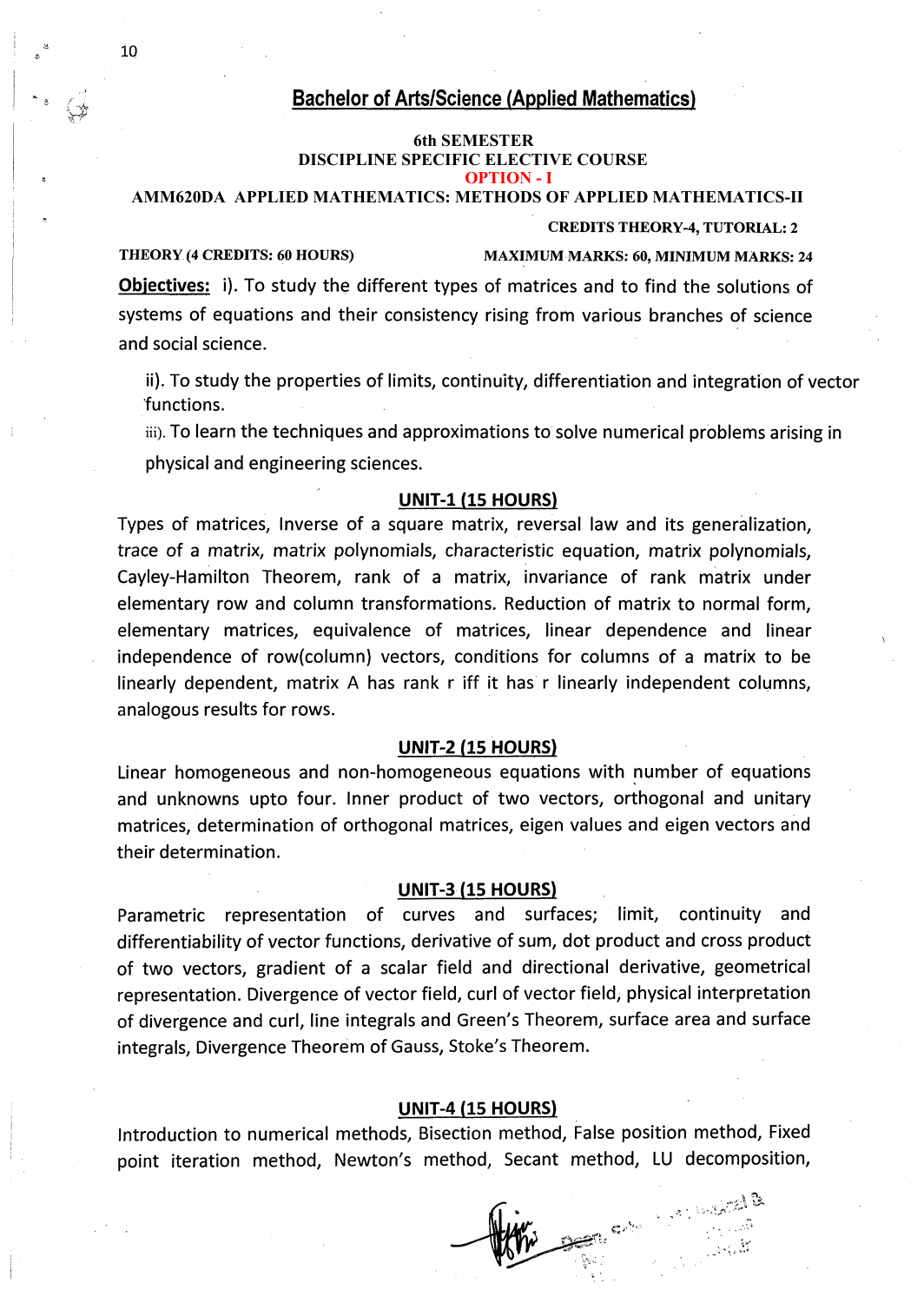Gauss-Jacobi, Gauss-Seidel and SOR iterative methods. Algorithms and Convergence of solution. Lagrange and Newton interpolation, linear and higher order, finite difference operators, numerical differentiation, Forward difference, backward difference and central difference.' Integration: trapezoidal rule, Simpson's rule, Euler's method.

**TUTORIALS (2 CREDITS: 30 HOURS) Maximum Marks: 30 Minimum Marks: 12**

- Tutorials based on Unit <sup>i</sup> & II **-1 credit**
- Tutorials based on Unit III & IV -**<sup>1</sup> credit.**

# **Text Books Recommended:**

- 1 A.Aziz, Nissar A.Rather & B.A.Zargar, A Text Book of Matrices, KBD.
- 2. Shanti Narayan, A Text Book of Matrices.
- 3. S. S. Sastry, Introductory Numerical Methods, Prentice- Hall of India,

New Delhi (1998).

4. M.K.Jain, S.R.K, Iyengar and R.K.Jain, *Numerical Methods for Scientific and Engineering Computation,* 5th Ed., New age International Publisher, India, 2007.

5.G.B.Thomas and R.L. Finney, calculus,  $9^{th}$  Ed., Pearson Education, Delhi, 2005.

- 6. Shanti Narayan, Vector Calculus.
- 7. Schaum's Outline Series, Vector Analysis.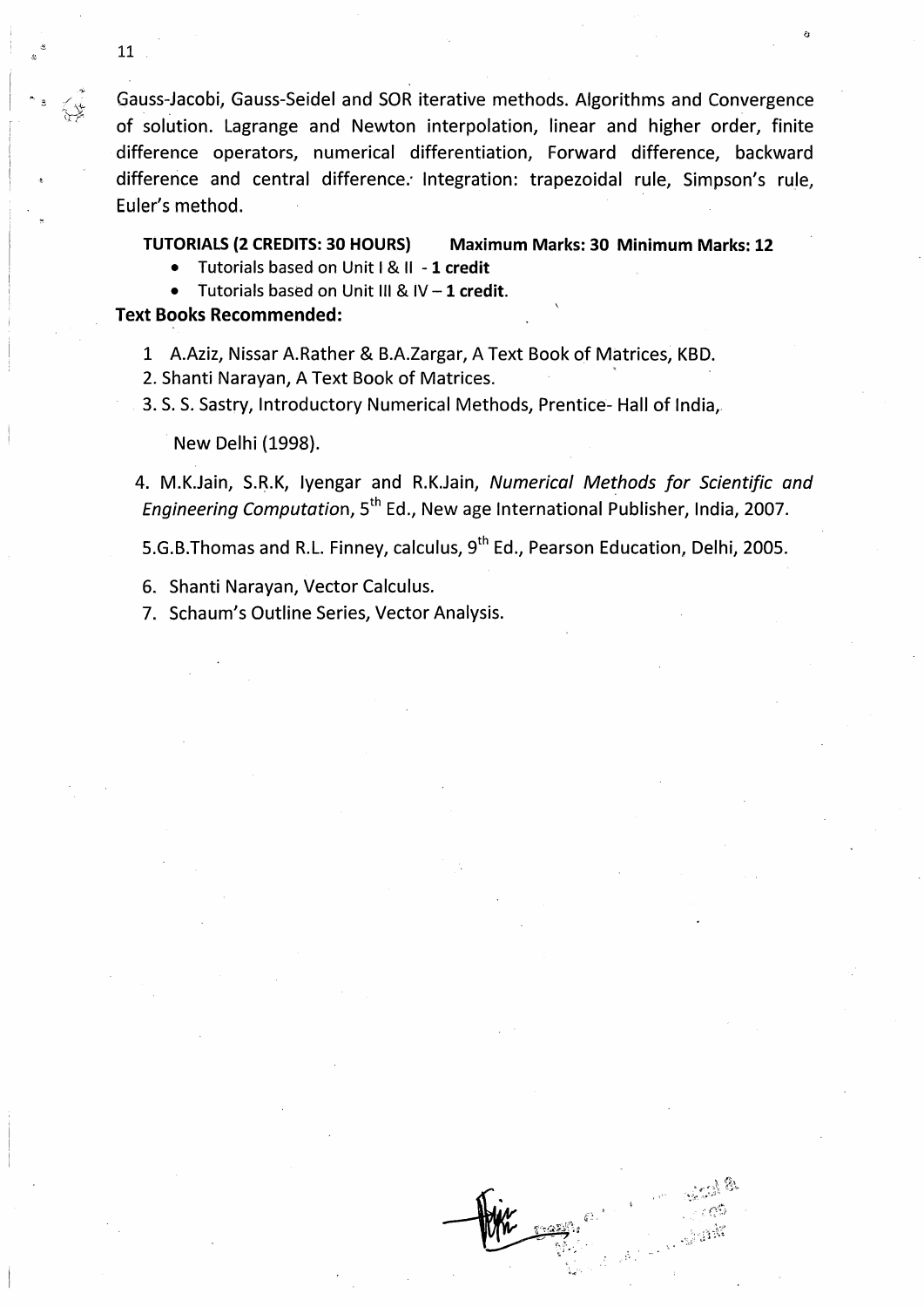# **Bachelor of Arts/Science (Applied Mathematics)**

# **DISCIPLINE SPECIFIC ELECTIVE COURSE 6th SEMESTER OPTION - II**

**DISCIPLINE SPECIFIC COUSRE -6 (CORE-6) AMM620DB APPLIED MATHEMATICS: LAPLACE AND FOURIER TRANSFORMATIONS**

#### **AMM619DB; LAPLACE AND FOURIER TRANSFORMATIONS CREDITS THEORY-4, TUTORIAL: 2**

**Objectives:**

**THEORY (4 CREDITS: 60 HOURS) MAXIMUM MARKS: 60, MINIMUM MARKS: 24**

# **UNIT-1 (15 HOURS)**

Laplace transform-definition, Laplace transform of some elementary functions, piecewise continuity, functions of exponential order, sufficient conditions for existence of Laplace transform, linearity property, first and second translation (shifting property), Laplace transform of derivatives, Laplace transform of integrals, periodic functions, initial and final value theorems and their generalizations, methods of finding Laplace transform, differential equations, evaluation of integrals, the Gamma function, Bessel functions, the error function, sine and cosine integrals, exponential integral, unit step function, Dirac delta function, null functions, Laplace transform of special functions.

# **UNIT-2 (15 HOURS)**

Definition and uniqueness of inverse Laplace transform, Lerch's theorem, some inverse Laplace transform, some properties of Laplace transform, inverse Laplace transform of derivatives and integrals, the convolution property, methods of finding inverse Laplace transform, the complex inversion formula, the Heaviside expansion formula, the beta function, evaluation of integrals, ordinary differential equations with constant coefficients and with variable coefficients, simultaneous ordinary differential equations,

## **UNIT-3 (15 HOURS)**

Periodic functions, Fourier series, determination of Fourier coefficients, even and odd functions and their Fourier expansion, change of interval, half range series (sine and cosine series), Riemann-Lebesgue Lemma, Dirichlet's conditions.

# **UNIT-4 (15 HOURS)**

Fourier transform, inverse Fourier transform, Fourier sine and cosine transforms and their inversion, properties of Fourier transforms, Fourier transform of the derivative, convolution theorem, discrete Fourier transform and fast Fourier transform and their properties, applications of Fourier transform in partial differential equations with special reference to heat and wave equation.

**TUTORIALS (2 CREDITS: 30 HOURS) Maximum Marks: 30 Minimum Marks: 12**

• Tutorials based on Unit <sup>I</sup> & II **1 credit**